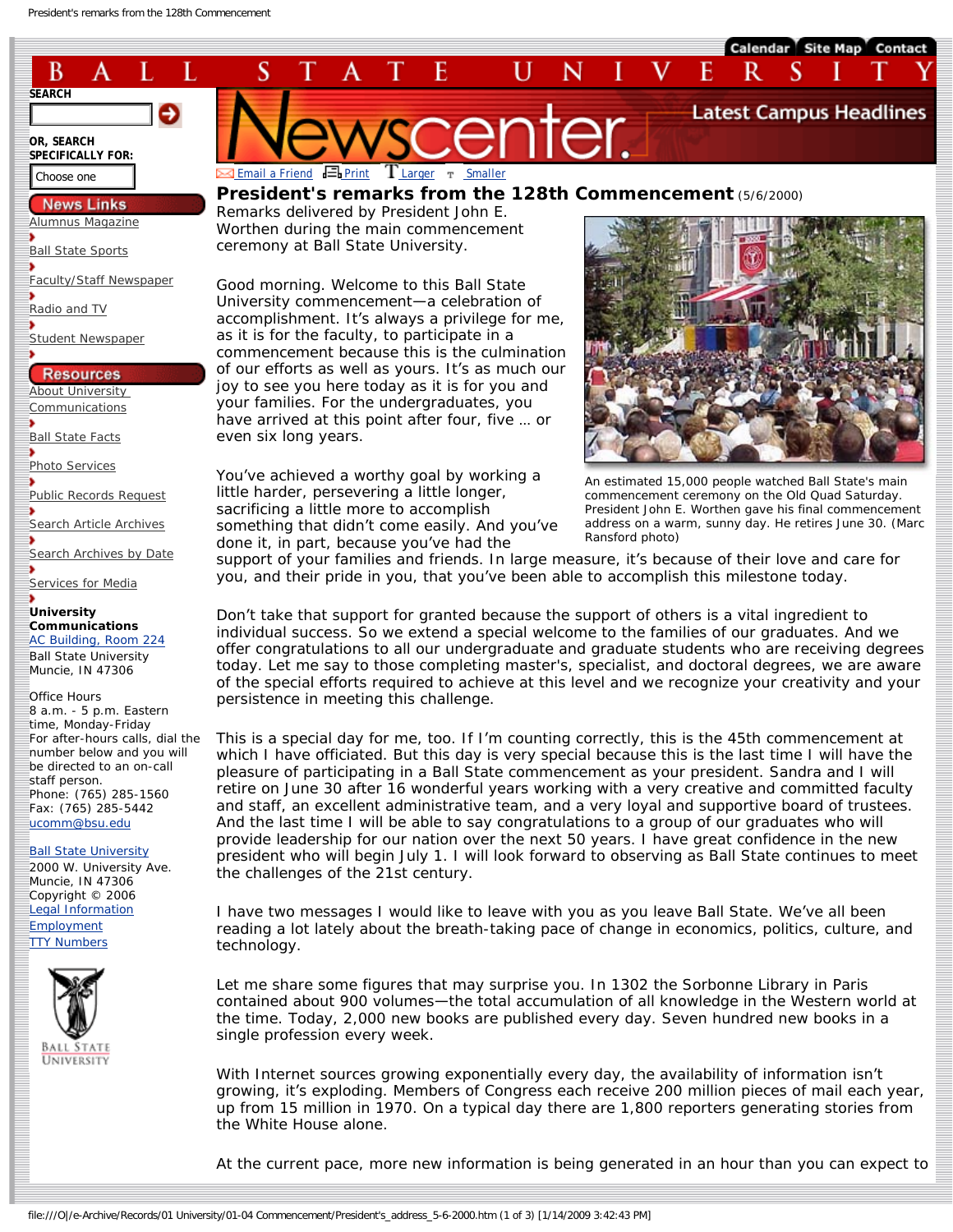take in during the rest of your lives.

The change is phenomenal. Of the 100 largest U.S. companies in 1917, only 15 exist today. Besides six oil companies, there are two automakers, and these seven others: AT&T, Citicorp, Dupont, General Electric, Kodak, Proctor and Gamble, and Sears. The other 85 companies went bankrupt, were liquidated, were acquired by another company, or were left behind.

Things are changing fast. E-business has become just business because that's the way business is done today.

Jobs are changing as fast as technology.

In 1970, 7 million Americans were self-employed; in 1997 the number had grown to 10.5 million, and growing each year. Twenty-six percent of all workers in the United States have been in their current job less than a year, according to a recent study.

And here's some good news—92 percent of job seekers who had been laid off found jobs with an equal or better salary.

How did they do it? They changed. With savvy and self-confidence, they mastered new technologies, learned financing and marketing, and sold themselves.

In other words, they did not stop learning; they continued to learn. And that's the first message. It was our goal to help you learn how to learn and your graduation today confirms that, indeed, you have accomplished that goal. You do know how to learn. We hope, therefore, that you will use this ability and be a continuing learner; a learner all your life.

Change, much of it generated by technology, is now part of our social fabric, and if you and I are to survive, let alone succeed, we must be able to change—jobs, attitude, outlook, skills, location, viewpoints, practically every aspect of our lives.

Those who succeed will be those who continue to learn and adapt to change easily and quickly.

Since you arrived here at Ball State, you've been brought together with people from other cultures, with other backgrounds and interests, with other ways of looking at life and the world. And probably without even realizing it, you began to change as you learned from each other as well as the faculty.

The faculty fostered those changes by presenting different ways of looking at the world and encouraging you to be skeptical of the conventional wisdom, and the university offered out-ofclass experiences and opportunities to grow and learn.

With the help of the state legislature, we have provided extraordinary technology, and modern classrooms, laboratories, and studios so that our outstanding faculty can concentrate on teaching and students can concentrate on learning in groups small enough to allow for personal connections to occur. And we have encouraged you to become involved in the university community, as well as the greater community.

My second message to you is a challenge: use that experience, the degree you earned here, and the gift of personal learning that you received, and look for ways to share what you have learned. There is a legacy of beneficence, represented by the statue that is Ball State's symbol. That legacy of beneficence is as much a part of you now as the legacy that your family and friends have given you.

One of the purposes of a public university like Ball State is to educate students so that they can be effective citizens. It's our expectation that as graduates you have learned the skills necessary to become engaged in civic responsibility and that, in addition, you have developed the attitude, that is, the inclination to contribute to your community. Thomas Jefferson said that one purpose of education is to give every citizen the information he needs for the transaction of his own business. But Jefferson added an even more important objective of education, "to understand his duties to his neighbors and country, and to discharge with competence the function confided to him by either…."